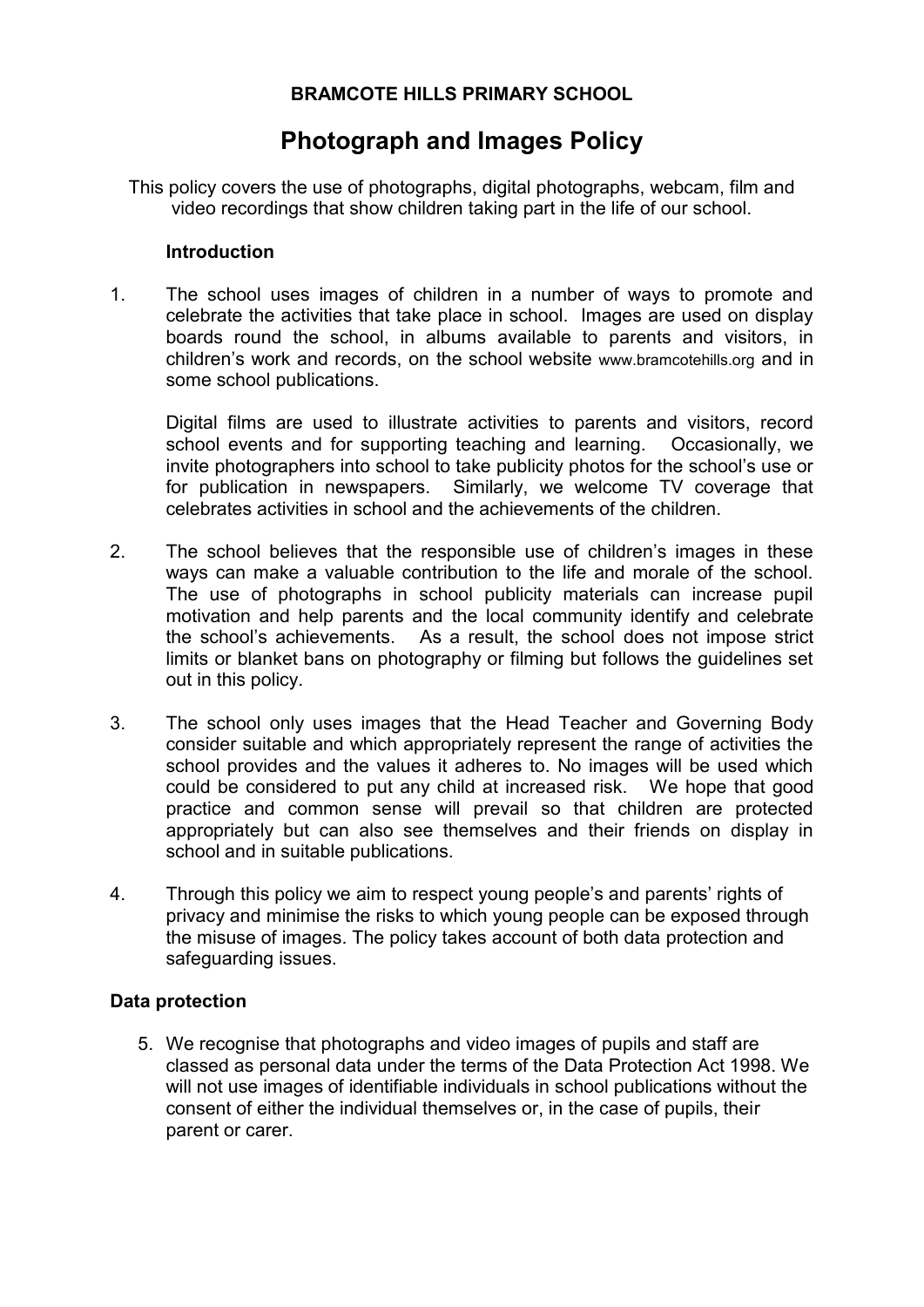**General consent** is requested through the completion of a section on the *Home Information Sheet.* This is completed as part of the school's admission procedures. General consent is sought for using children's images for the purposes outlined in paragraph 1 above.

**Specific consent** may be sought from parents for particular projects involving the taking pf children's photographs. In seeking specific consent, we will ensure that parents are clear why we are using a child's image, what we are using it for and who might want to look at the pictures. Any specific consent form will make clear the period of time for which consent applies.

6. All images will be stored securely when not on display and used only by those who are authorised to do so. Images of children who have left the school will be kept for as long as they are relevant and be used for internal display purposes only. They will not be included in promotional material. Unused photographs will be destroyed or offered to the children concerned where appropriate.

#### **Child protection**

- 7. We will only use images of children in suitable dress. The Head Teacher and Governing Body will decide if images of some activities – such as sports or arts – are suitable without presenting risk of potential misuse.
- 8. Individual pupils will not be named in conjunction with their image. We will never use an image of a child who we know is subject to a court order.
- 9. Any evidence of the use of inappropriate images, or the misuse of images, will be reported to the Head Teacher (as the school's child protection designated teacher), the LA, Social Services and/or the police as appropriate.

#### **School Website**

- 10. We will adopt the same principles when publishing images on the Internet as we would for any other kind of publication or publicity material. However, the school recognises that there is no control over who may view images, and consequently a greater risk of misuse of images via the internet. We will therefore give specific consideration to the suitability of images for use on the school's website and seek general parental permission for their child's unnamed image to be used.
- 11. Images, and accompanying details, will only be used in line with government guidance.

#### **Webcams and mobile phones**

12. The school recognises that webcams and mobile phones can be used to take images without people's knowledge. If any webcam is in use, the area will be signposted so that people know the webcam is there before they enter that area.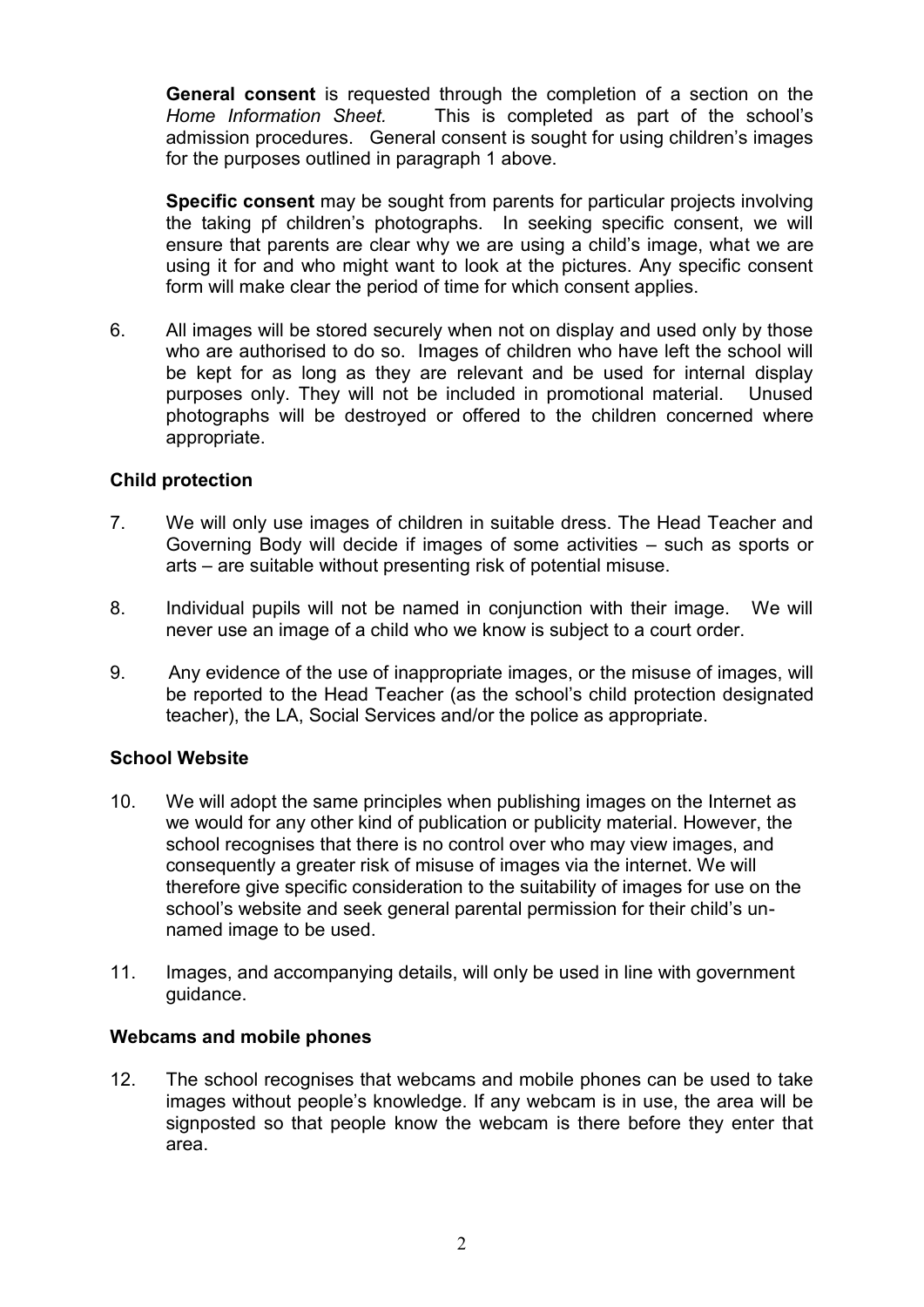13. Misuse by children of mobile phones that can take and transmit images will be regarded as a breach of the school behaviour code and dealt with accordingly. Such phones will not be allowed in areas where children are changing and must not be used to take children's photographs in school without their knowledge and consent.

If there is a requirement in staff member's role to take photographs of children for school purposes this should be carried out using school equipment – cameras, i-pads, etc – and always in line with this policy. If the use of personal cameras is unavoidable, this should only be done with the knowledge of the line manager/head teacher and images uploaded to the school system and erased from the device as soon as possible.

#### **External photographers and events**

- 14. If the school invites or permits an external commercial photographer to take photographs within school, we will:
- **Provide a clear brief for the photographer about what is considered appropriate in** terms of content and behaviour
- I Issue the photographer with a visitors' badge which must be worn at all times
- **EXECT** Let children and parents know that a photographer will be in attendance at an event so that they can avoid having images taken if they wish.
- Not allow unsupervised access to children or one-to-one photo sessions at events.

The same conditions will apply to filming or video recording of events.

- 15. Photographs taken by journalists are exempt from the Data Protection Act as newspapers are subject to strict guidelines governing the press. Newspaper photographers may only take photos of children with permission from the school. If asked, the school will provide names and ages of children for publication in newspapers. No specific address and no other contact details will be supplied. The general consent requested on the Admission Form includes permission for newspaper photographs. However, wherever possible and practicable, we will inform parents before allowing journalists to take photographs of pupils. Parents may then request that their child not be included.
- 16. The school recognises that parents or other spectators may want to photograph or video at some school events – assemblies, productions, sports days, matches, etc. Parents will be instructed at such events to refrain from posting photos of other people's children on any social media website (eg Facebook, Flickr, etc). The school reserves the right to ask individuals to stop using a camera if they are not known to the school, if they become intrusive or if they appear to be invading children's privacy.

Similarly, children may take photographs on school visits. However, cameras will be confiscated if their use is deemed to contravene any aspect of this policy.